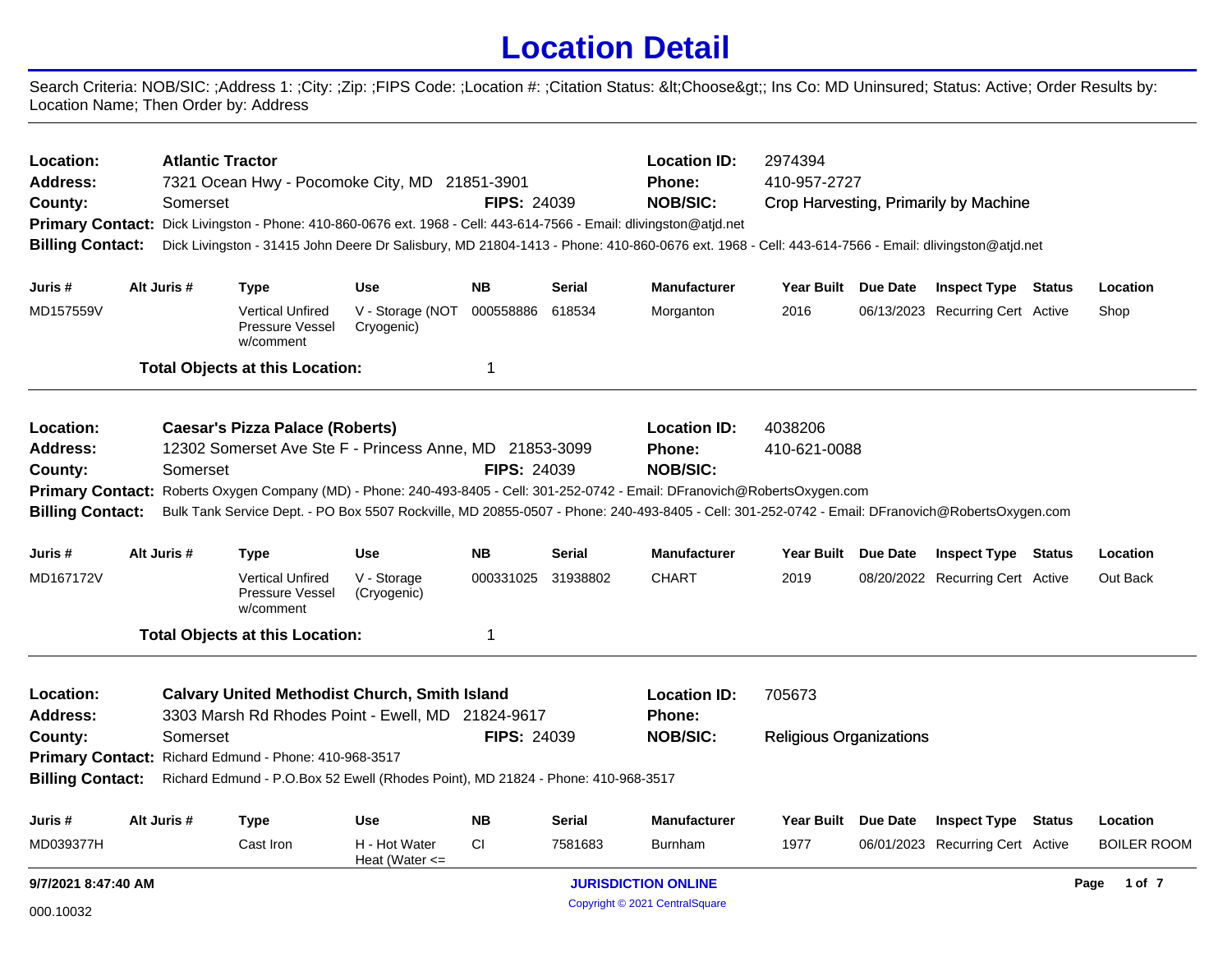| Juris #                                                            | Alt Juris # | <b>Type</b>                                                                                                                                                                                                                                                                                                                                      | Use<br>160 psig, 250 F)                                 | <b>NB</b>               | <b>Serial</b>        | <b>Manufacturer</b>                                          | Year Built Due Date            |                 | <b>Inspect Type Status</b>       | Location    |
|--------------------------------------------------------------------|-------------|--------------------------------------------------------------------------------------------------------------------------------------------------------------------------------------------------------------------------------------------------------------------------------------------------------------------------------------------------|---------------------------------------------------------|-------------------------|----------------------|--------------------------------------------------------------|--------------------------------|-----------------|----------------------------------|-------------|
|                                                                    |             | <b>Total Objects at this Location:</b>                                                                                                                                                                                                                                                                                                           |                                                         | 1                       |                      |                                                              |                                |                 |                                  |             |
| Location:<br><b>Address:</b><br>County:<br><b>Billing Contact:</b> | Somerset    | Dash In (Roberts)<br>8910 Crisfield Hwy - Westover, MD 21871<br>Primary Contact: Roberts Oxygen Company (MD) - Phone: 240-493-8405 - Cell: 301-252-0742 - Email: DFranovich@RobertsOxygen.com<br>Bulk Tank Service Dept. - PO Box 5507 Rockville, MD 20855-0507 - Phone: 240-493-8405 - Cell: 301-252-0742 - Email: DFranovich@RobertsOxygen.com |                                                         | <b>FIPS: 24039</b>      |                      | <b>Location ID:</b><br>Phone:<br><b>NOB/SIC:</b>             | 4055132                        |                 |                                  |             |
| Juris #                                                            | Alt Juris # | <b>Type</b>                                                                                                                                                                                                                                                                                                                                      | <b>Use</b>                                              | <b>NB</b>               | <b>Serial</b>        | <b>Manufacturer</b>                                          | <b>Year Built</b>              | Due Date        | <b>Inspect Type Status</b>       | Location    |
| MD168682V                                                          |             | <b>Vertical Unfired</b><br>Pressure Vessel<br>w/comment                                                                                                                                                                                                                                                                                          | V - Storage<br>(Cryogenic)                              |                         | 000012317 468-039-HF | Taylor-Wharton                                               | 1992                           |                 | 01/06/2023 Recurring Cert Active | Kitchen     |
|                                                                    |             | <b>Total Objects at this Location:</b>                                                                                                                                                                                                                                                                                                           |                                                         | 1                       |                      |                                                              |                                |                 |                                  |             |
| Location:<br><b>Address:</b>                                       |             | <b>Ewell United Methodist Church/Sanctuary, Smith Isl</b><br>4032 Smith Island Rd - Ewell, MD 21824-9800                                                                                                                                                                                                                                         |                                                         |                         |                      | <b>Location ID:</b><br>Phone:                                | 1063166                        |                 |                                  |             |
| County:<br><b>Billing Contact:</b>                                 | Somerset    | Primary Contact: Eddy Evans - Phone: 443 968 3053<br>Janice Kitching - PO Box 52 Ewell, MD 21824-0052 - Phone: 410-968-2047                                                                                                                                                                                                                      |                                                         | <b>FIPS: 24039</b>      |                      | <b>NOB/SIC:</b>                                              | <b>Religious Organizations</b> |                 |                                  |             |
| Juris #                                                            | Alt Juris # | <b>Type</b>                                                                                                                                                                                                                                                                                                                                      | Use                                                     | <b>NB</b>               | Serial               | <b>Manufacturer</b>                                          | <b>Year Built</b>              | <b>Due Date</b> | <b>Inspect Type Status</b>       | Location    |
| MD060762H                                                          | 11          | Cast Iron                                                                                                                                                                                                                                                                                                                                        | H - Steam Heat<br>(Steam $\le$ 15<br>psig)              | CI                      | 7572153              | <b>Burnham</b>                                               | 1983                           |                 | 06/01/2023 Recurring Cert Active | <b>BLRM</b> |
|                                                                    |             | <b>Total Objects at this Location:</b>                                                                                                                                                                                                                                                                                                           |                                                         | 1                       |                      |                                                              |                                |                 |                                  |             |
| Location:<br><b>Address:</b><br>County:                            | Somerset    | <b>Fishermans's Grille</b><br>923 Spruce St - Crisfield, MD 21817-1052                                                                                                                                                                                                                                                                           | <b>Location ID:</b><br><b>Phone:</b><br><b>NOB/SIC:</b> | 3791638<br>410 968 1131 |                      |                                                              |                                |                 |                                  |             |
| <b>Billing Contact:</b>                                            |             | Primary Contact: Emily Larmore Russell Ford - Phone: 410 968 1131<br>Emily Larmore Russell Ford - 923 Spruce St Crisfield, MD 21817-1052 - Phone: 410 968 1131                                                                                                                                                                                   |                                                         |                         |                      |                                                              |                                |                 |                                  |             |
| Juris #                                                            | Alt Juris # | <b>Type</b>                                                                                                                                                                                                                                                                                                                                      | Use                                                     | <b>NB</b>               | <b>Serial</b>        | <b>Manufacturer</b>                                          | <b>Year Built</b>              | Due Date        | <b>Inspect Type Status</b>       | Location    |
| MD157567H                                                          |             | Cast Iron                                                                                                                                                                                                                                                                                                                                        | H - Heating-                                            | CI                      |                      | Crown                                                        | 2008                           |                 | 07/27/2021 Recurring Cert Active | Boiler area |
| 9/7/2021 8:47:40 AM<br>000.10032                                   |             |                                                                                                                                                                                                                                                                                                                                                  |                                                         |                         |                      | <b>JURISDICTION ONLINE</b><br>Copyright © 2021 CentralSquare |                                |                 |                                  | Page 2 of 7 |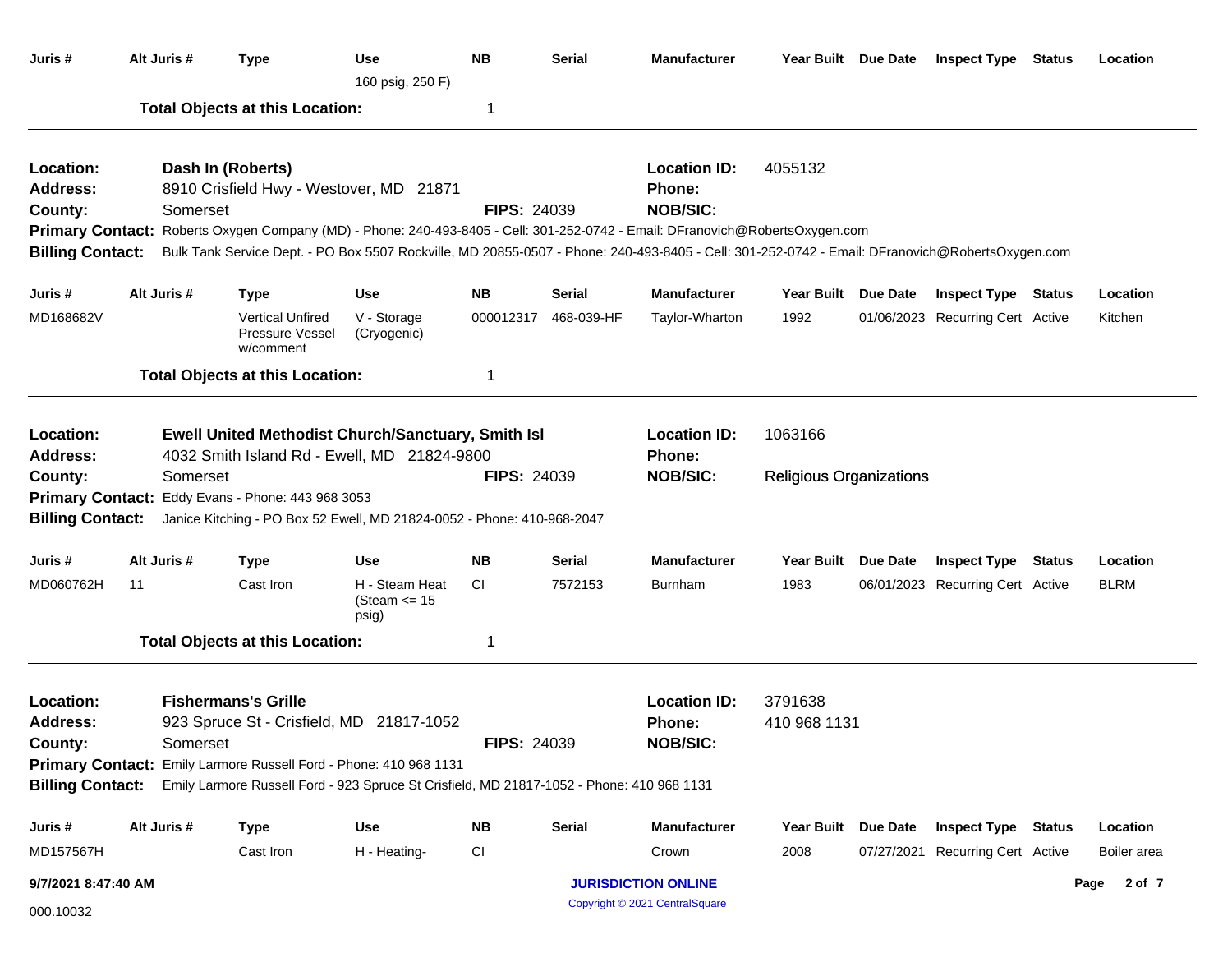| Juris #                 | Alt Juris # | <b>Type</b>                             | <b>Use</b><br>Cooking (Steam                                                                                                                                                                                  | <b>NB</b>      | <b>Serial</b>      | <b>Manufacturer</b> | Year Built Due Date |  | <b>Inspect Type</b>                          | Status        | Location                              |  |
|-------------------------|-------------|-----------------------------------------|---------------------------------------------------------------------------------------------------------------------------------------------------------------------------------------------------------------|----------------|--------------------|---------------------|---------------------|--|----------------------------------------------|---------------|---------------------------------------|--|
|                         |             |                                         | $\le$ 15 psig)                                                                                                                                                                                                |                |                    |                     |                     |  |                                              |               |                                       |  |
|                         |             | <b>Total Objects at this Location:</b>  |                                                                                                                                                                                                               | 1              |                    |                     |                     |  |                                              |               |                                       |  |
| Location:               |             | <b>Greenhill Church Of The Brethren</b> |                                                                                                                                                                                                               |                |                    | <b>Location ID:</b> | 2061166             |  |                                              |               |                                       |  |
| <b>Address:</b>         |             |                                         | 8585 Greenhill Ln - Westover, MD 21871-3107                                                                                                                                                                   |                |                    | Phone:              |                     |  |                                              |               |                                       |  |
| County:                 | Somerset    |                                         |                                                                                                                                                                                                               |                | <b>FIPS: 24039</b> | <b>NOB/SIC:</b>     |                     |  | <b>Schools and Educational Services, NEC</b> |               |                                       |  |
|                         |             |                                         | Primary Contact: John Hartman - Phone: 410-957-0222 - Cell: 410-430-3103                                                                                                                                      |                |                    |                     |                     |  |                                              |               |                                       |  |
| <b>Billing Contact:</b> |             |                                         | Eugene Hartman - 8585 Greenhill Ln Westover, MD 21871-3107 - Phone: 410-957-0222/410-957-0690                                                                                                                 |                |                    |                     |                     |  |                                              |               |                                       |  |
| Juris #                 | Alt Juris # | <b>Type</b>                             | <b>Use</b>                                                                                                                                                                                                    | <b>NB</b>      | <b>Serial</b>      | <b>Manufacturer</b> | Year Built Due Date |  | <b>Inspect Type</b>                          | Status        | Location                              |  |
| MD135577H               |             | Cast Iron                               | H - Hot Water<br>Heat (Water $\leq$<br>160 psig, 250 F)                                                                                                                                                       | <b>CI</b>      |                    | <b>Dunkirk</b>      | 1996                |  | 09/26/2021 Recurring Cert Active             |               | <b>Basement</b>                       |  |
| MD135578H               |             | Cast Iron                               | H - Hot Water<br>Heat (Water $\leq$<br>160 psig, 250 F)                                                                                                                                                       | CI             | 1007237            | Slant Fin           | 2009                |  | 09/26/2021 Recurring Cert Active             |               | <b>Main Church</b><br><b>Building</b> |  |
|                         |             | <b>Total Objects at this Location:</b>  |                                                                                                                                                                                                               | $\overline{2}$ |                    |                     |                     |  |                                              |               |                                       |  |
| Location:               |             | <b>LGIT - Crisfield City/City Hall</b>  |                                                                                                                                                                                                               |                |                    | <b>Location ID:</b> | 707204              |  |                                              |               |                                       |  |
| <b>Address:</b>         |             |                                         | 319 W Main St - Crisfield, MD 21817-1328                                                                                                                                                                      |                |                    | <b>Phone:</b>       | 410-968-1333        |  |                                              |               |                                       |  |
| County:                 | Somerset    |                                         |                                                                                                                                                                                                               |                | <b>FIPS: 24039</b> | <b>NOB/SIC:</b>     |                     |  | Finance, taxation, and monetary policy       |               |                                       |  |
| <b>Billing Contact:</b> |             |                                         | Primary Contact: Dean Bozman - Phone: 410-968-0045 - Email: DBozman@crisfieldcityhall.com<br>Dean Bozman - 316 Broadway Crisfield, MD 21817-1316 - Phone: 410-968-0045 - Email: DBozman@crisfieldcityhall.com |                |                    |                     |                     |  |                                              |               |                                       |  |
| Juris #                 | Alt Juris # | <b>Type</b>                             | <b>Use</b>                                                                                                                                                                                                    | <b>NB</b>      | <b>Serial</b>      | <b>Manufacturer</b> | Year Built Due Date |  | <b>Inspect Type</b>                          | <b>Status</b> | Location                              |  |
| MD008298H               |             | Cast Iron                               | H - Hot Water<br>Heat (Water $\leq$<br>160 psig, 250 F)                                                                                                                                                       | <b>CI</b>      | 33381              | <b>Burnham</b>      | 1973                |  | 04/21/2022 Recurring Cert Active             |               | <b>Boiler Room</b>                    |  |
|                         |             | <b>Total Objects at this Location:</b>  |                                                                                                                                                                                                               | 1              |                    |                     |                     |  |                                              |               |                                       |  |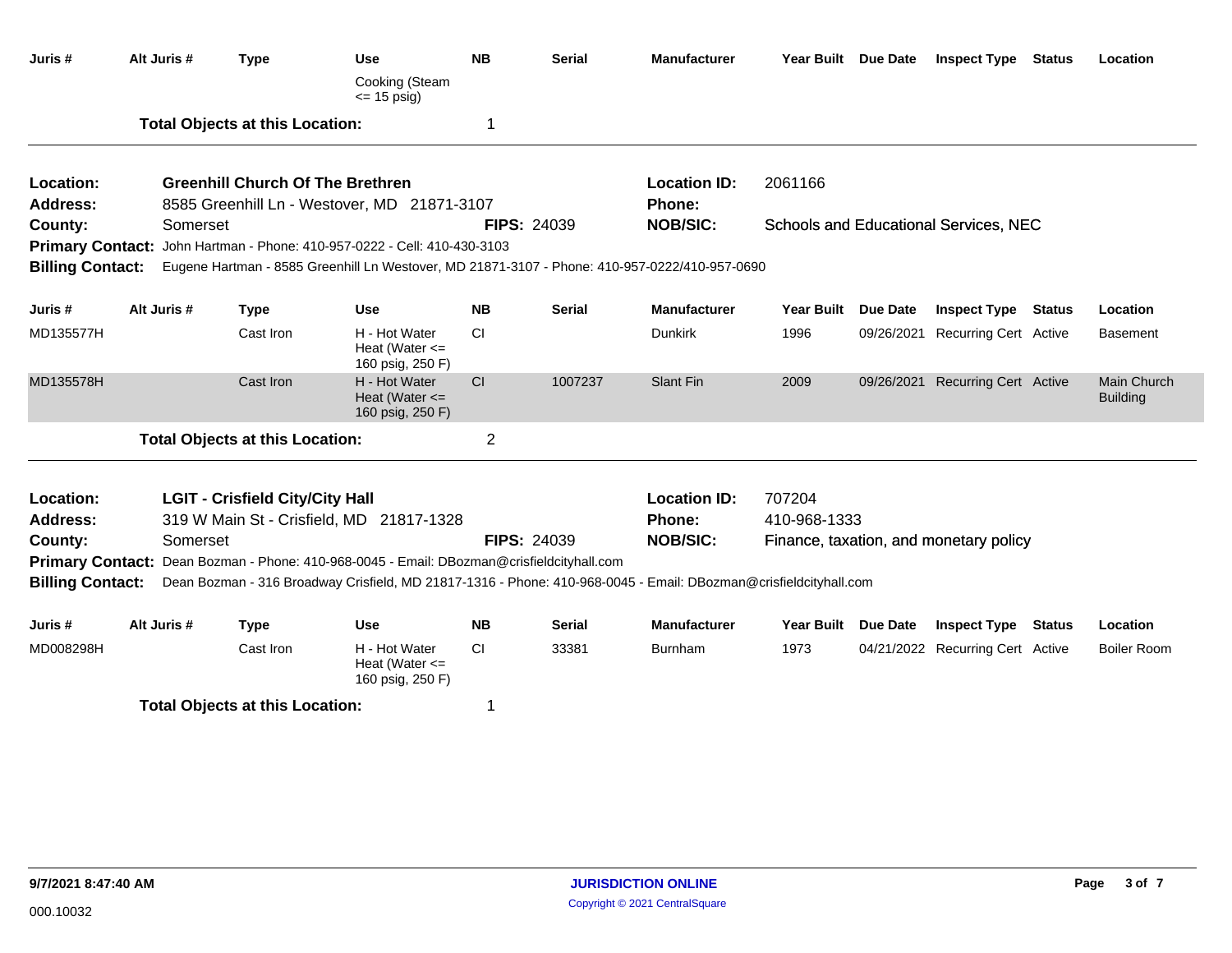| Location:<br><b>Address:</b><br>County:                       |                                                                                                                                                                                                                    | Somerset                                                                                                                                                                                     | <b>LGIT - Crisfield City/Public Works</b><br>316 Broadway - Crisfield, MD 21817-1316                                                                                                         |                                                   | <b>FIPS: 24039</b>                   |                         | <b>Location ID:</b><br><b>Phone:</b><br><b>NOB/SIC:</b> | 722064<br>Finance, taxation, and monetary policy  |  |                                  |        |                                        |  |
|---------------------------------------------------------------|--------------------------------------------------------------------------------------------------------------------------------------------------------------------------------------------------------------------|----------------------------------------------------------------------------------------------------------------------------------------------------------------------------------------------|----------------------------------------------------------------------------------------------------------------------------------------------------------------------------------------------|---------------------------------------------------|--------------------------------------|-------------------------|---------------------------------------------------------|---------------------------------------------------|--|----------------------------------|--------|----------------------------------------|--|
| <b>Primary Contact:</b><br><b>Billing Contact:</b>            |                                                                                                                                                                                                                    | Dean Bozman - Phone: 410-968-0045 - Email: DBozman@crisfieldcityhall.com<br>Dean Bozman - 316 Broadway Crisfield, MD 21817-1316 - Phone: 410-968-0045 - Email: DBozman@crisfieldcityhall.com |                                                                                                                                                                                              |                                                   |                                      |                         |                                                         |                                                   |  |                                  |        |                                        |  |
| Juris #                                                       |                                                                                                                                                                                                                    | Alt Juris #                                                                                                                                                                                  | <b>Type</b>                                                                                                                                                                                  | <b>Use</b>                                        | <b>NB</b>                            | <b>Serial</b>           | <b>Manufacturer</b>                                     | Year Built Due Date                               |  | <b>Inspect Type Status</b>       |        | Location                               |  |
| MD135572V                                                     |                                                                                                                                                                                                                    |                                                                                                                                                                                              | <b>Vertical Unfired</b><br>Pressure Vessel<br>w/comment                                                                                                                                      | V - Storage (NOT<br>Cryogenic)                    | 000717043                            |                         | Manchester                                              | 2006                                              |  | 04/21/2022 Recurring Cert Active |        | <b>SHOP</b>                            |  |
|                                                               |                                                                                                                                                                                                                    |                                                                                                                                                                                              | <b>Total Objects at this Location:</b>                                                                                                                                                       |                                                   | 1                                    |                         |                                                         |                                                   |  |                                  |        |                                        |  |
| Location:<br>Address:                                         |                                                                                                                                                                                                                    |                                                                                                                                                                                              | <b>LGIT - Crisfield City/Public Works/Sewage Plant</b><br>104 N 7th St - Crisfield, MD 21817-1021                                                                                            |                                                   | <b>Location ID:</b><br><b>Phone:</b> | 2698913<br>410-968-1333 |                                                         |                                                   |  |                                  |        |                                        |  |
| County:<br><b>Primary Contact:</b><br><b>Billing Contact:</b> |                                                                                                                                                                                                                    | Somerset                                                                                                                                                                                     | Dean Bozman - Phone: 410-968-0045 - Email: DBozman@crisfieldcityhall.com<br>Dean Bozman - 316 Broadway Crisfield, MD 21817-1316 - Phone: 410-968-0045 - Email: DBozman@crisfieldcityhall.com |                                                   | <b>FIPS: 24039</b>                   |                         | <b>NOB/SIC:</b>                                         | Public Order and Safety, NEC                      |  |                                  |        |                                        |  |
| Juris #                                                       |                                                                                                                                                                                                                    | Alt Juris #                                                                                                                                                                                  | <b>Type</b>                                                                                                                                                                                  | <b>Use</b>                                        | <b>NB</b>                            | <b>Serial</b>           | <b>Manufacturer</b>                                     | Year Built Due Date                               |  | <b>Inspect Type Status</b>       |        | Location                               |  |
| MD145132V                                                     |                                                                                                                                                                                                                    |                                                                                                                                                                                              | Pressure Vessel<br>w/comment                                                                                                                                                                 | Horizontal Unfired V - Storage (NOT<br>Cryogenic) | 000098632                            |                         | Manchester                                              | 2005                                              |  | 02/22/2022 Recurring Cert Active |        | <b>SEWAGE COMP</b><br><b>CONTAINER</b> |  |
|                                                               |                                                                                                                                                                                                                    |                                                                                                                                                                                              | <b>Total Objects at this Location:</b>                                                                                                                                                       |                                                   | 1                                    |                         |                                                         |                                                   |  |                                  |        |                                        |  |
| Location:<br><b>Address:</b><br>County:                       | <b>LGIT - Somerset County / Marion Sarah Peyton</b><br>28573 Hudson Corner Road - Marion Station, MD 21838-2121<br><b>FIPS: 24039</b><br>Somerset<br>Primary Contact: LGIT - Somerset County / Marion Sarah Peyton |                                                                                                                                                                                              |                                                                                                                                                                                              |                                                   |                                      |                         | <b>Location ID:</b><br><b>Phone:</b><br><b>NOB/SIC:</b> | 717377<br><b>Elementary and Secondary Schools</b> |  |                                  |        |                                        |  |
| <b>Billing Contact:</b>                                       |                                                                                                                                                                                                                    |                                                                                                                                                                                              |                                                                                                                                                                                              |                                                   |                                      |                         |                                                         |                                                   |  |                                  |        |                                        |  |
| Juris #                                                       |                                                                                                                                                                                                                    | Alt Juris #                                                                                                                                                                                  | <b>Type</b>                                                                                                                                                                                  | <b>Use</b>                                        | <b>NB</b>                            | <b>Serial</b>           | <b>Manufacturer</b>                                     | Year Built Due Date                               |  | <b>Inspect Type</b>              | Status | Location                               |  |
| MD135574H                                                     |                                                                                                                                                                                                                    |                                                                                                                                                                                              | Cast Iron                                                                                                                                                                                    | H - Steam Heat<br>(Steam $\leq$ 15<br>psig)       | <b>CI</b>                            | cp5548453               | Weil-McLain                                             | 2007                                              |  | 04/28/2021 Recurring Cert Active |        | <b>Boiler Room</b>                     |  |
|                                                               |                                                                                                                                                                                                                    |                                                                                                                                                                                              | <b>Total Objects at this Location:</b>                                                                                                                                                       |                                                   | 1                                    |                         |                                                         |                                                   |  |                                  |        |                                        |  |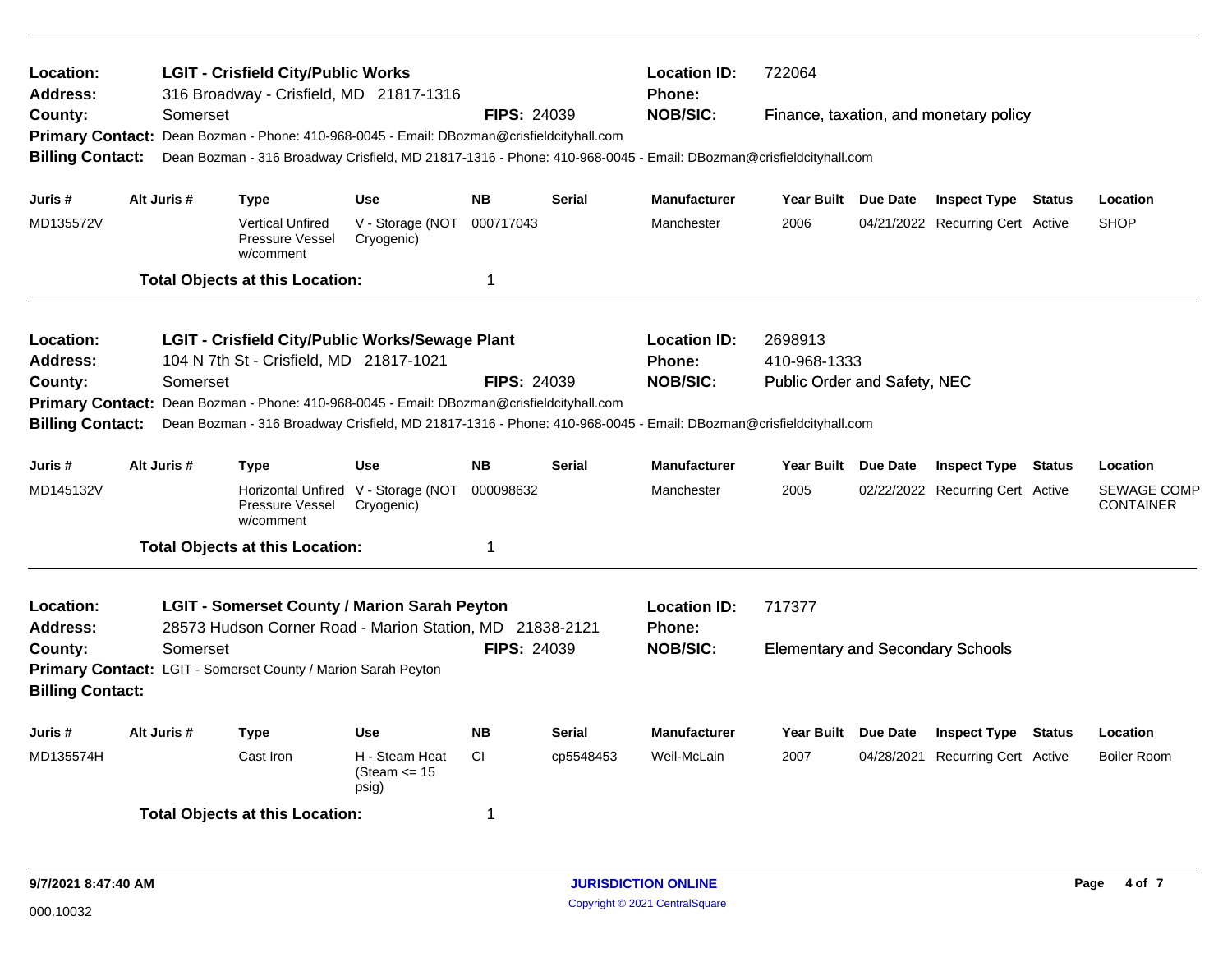| <b>M Street Grille</b><br>Location:<br>12302 Somerset Ave Ste M - Princess Anne, MD 21853-3099<br><b>Address:</b><br>County:<br>Somerset<br>Primary Contact: Scott Wagner - Phone: 410-742-9301 Ext 12 - Cell: 443-783-6615 - Email: swagner@mathesongas.com<br><b>Billing Contact:</b>                                                                                               |  |                               |                                                         |                                                         | <b>FIPS: 24039</b> |                                                  | <b>Location ID:</b><br>4038207<br>Phone:<br>410-621-5937<br><b>NOB/SIC:</b><br>Scott Wagner - 116 Columbia Dr Salisbury, MD 21801-3308 - Phone: 410-742-9301 Ext 12 - Cell: 443-783-6615 - Email: swagner@mathesongas.com                                                                                                  |                         |          |                                  |        |                  |  |
|---------------------------------------------------------------------------------------------------------------------------------------------------------------------------------------------------------------------------------------------------------------------------------------------------------------------------------------------------------------------------------------|--|-------------------------------|---------------------------------------------------------|---------------------------------------------------------|--------------------|--------------------------------------------------|----------------------------------------------------------------------------------------------------------------------------------------------------------------------------------------------------------------------------------------------------------------------------------------------------------------------------|-------------------------|----------|----------------------------------|--------|------------------|--|
| Juris #                                                                                                                                                                                                                                                                                                                                                                               |  | Alt Juris #                   | <b>Type</b>                                             | <b>Use</b>                                              | <b>NB</b>          | <b>Serial</b>                                    | <b>Manufacturer</b>                                                                                                                                                                                                                                                                                                        | Year Built Due Date     |          | <b>Inspect Type Status</b>       |        | Location         |  |
| MD167173V                                                                                                                                                                                                                                                                                                                                                                             |  |                               | <b>Vertical Unfired</b><br>Pressure Vessel<br>w/comment | V - Storage<br>(Cryogenic)                              | 000028069          | 431-003-MA                                       | Taylor-Wharton                                                                                                                                                                                                                                                                                                             | 1996                    |          | 08/20/2022 Recurring Cert Active |        | Out Back         |  |
|                                                                                                                                                                                                                                                                                                                                                                                       |  |                               | <b>Total Objects at this Location:</b>                  |                                                         | 1                  |                                                  |                                                                                                                                                                                                                                                                                                                            |                         |          |                                  |        |                  |  |
| Location:<br><b>Address:</b><br>County:<br><b>Primary Contact:</b><br><b>Billing Contact:</b>                                                                                                                                                                                                                                                                                         |  | <b>McDonald's</b><br>Somerset | 10 Maryland Ave - Crisfield, MD 21817-1211              |                                                         | <b>FIPS: 24039</b> |                                                  | <b>Location ID:</b><br><b>Phone:</b><br><b>NOB/SIC:</b><br>Roberts Oxygen Company (MD) - Phone: 240-493-8405 - Cell: 301-252-0742 - Email: DFranovich@RobertsOxygen.com<br>Bulk Tank Service Dept. - PO Box 5507 Rockville, MD 20855-0507 - Phone: 240-493-8405 - Cell: 301-252-0742 - Email: DFranovich@RobertsOxygen.com | 3992911<br>410-968-1368 |          |                                  |        |                  |  |
| Juris #                                                                                                                                                                                                                                                                                                                                                                               |  | Alt Juris #                   | <b>Type</b>                                             | <b>Use</b>                                              | <b>NB</b>          | Serial                                           | <b>Manufacturer</b>                                                                                                                                                                                                                                                                                                        | Year Built              | Due Date | <b>Inspect Type Status</b>       |        | Location         |  |
| MD164797V                                                                                                                                                                                                                                                                                                                                                                             |  |                               | <b>Vertical Unfired</b><br>Pressure Vessel<br>w/comment | V - Storage<br>(Cryogenic)                              | 000200387          | 30901645                                         | <b>CHART</b>                                                                                                                                                                                                                                                                                                               | 2009                    |          | 12/04/2021 Recurring Cert Active |        | <b>Back Room</b> |  |
|                                                                                                                                                                                                                                                                                                                                                                                       |  |                               | <b>Total Objects at this Location:</b>                  |                                                         | 1                  |                                                  |                                                                                                                                                                                                                                                                                                                            |                         |          |                                  |        |                  |  |
| Location:<br>Perdue Farms, Inc.<br>9891 Old Princess Anne Rd - Westover, MD 21871-3237<br>Address:<br><b>FIPS: 24039</b><br>Somerset<br>County:<br>Primary Contact: Rich Tudor - Phone: 443-880-4445 - Email: rich.tudor@perdue.com<br><b>Billing Contact:</b><br>Rich Tudor - 9891 Old Princess Anne Rd Westover, MD 21871-3237 - Phone: 443-880-4445 - Email: rich.tudor@perdue.com |  |                               |                                                         |                                                         |                    | <b>Location ID:</b><br>Phone:<br><b>NOB/SIC:</b> | 721166<br>410-621-0214<br>General Farms, Primarily Livestock and Animal Specialties                                                                                                                                                                                                                                        |                         |          |                                  |        |                  |  |
| Juris #                                                                                                                                                                                                                                                                                                                                                                               |  | Alt Juris #                   | <b>Type</b>                                             | <b>Use</b>                                              | <b>NB</b>          | <b>Serial</b>                                    | <b>Manufacturer</b>                                                                                                                                                                                                                                                                                                        | <b>Year Built</b>       | Due Date | <b>Inspect Type</b>              | Status | Location         |  |
| MD150363H                                                                                                                                                                                                                                                                                                                                                                             |  |                               | Cast Iron                                               | H - Hot Water<br>Heat (Water $\leq$<br>160 psig, 250 F) | 000035835          | 071468393                                        | R <sub>BI</sub>                                                                                                                                                                                                                                                                                                            | 2014                    |          | 10/30/2022 Recurring Cert Active |        | <b>RBI</b>       |  |
|                                                                                                                                                                                                                                                                                                                                                                                       |  |                               | <b>Total Objects at this Location:</b>                  |                                                         | 1                  |                                                  |                                                                                                                                                                                                                                                                                                                            |                         |          |                                  |        |                  |  |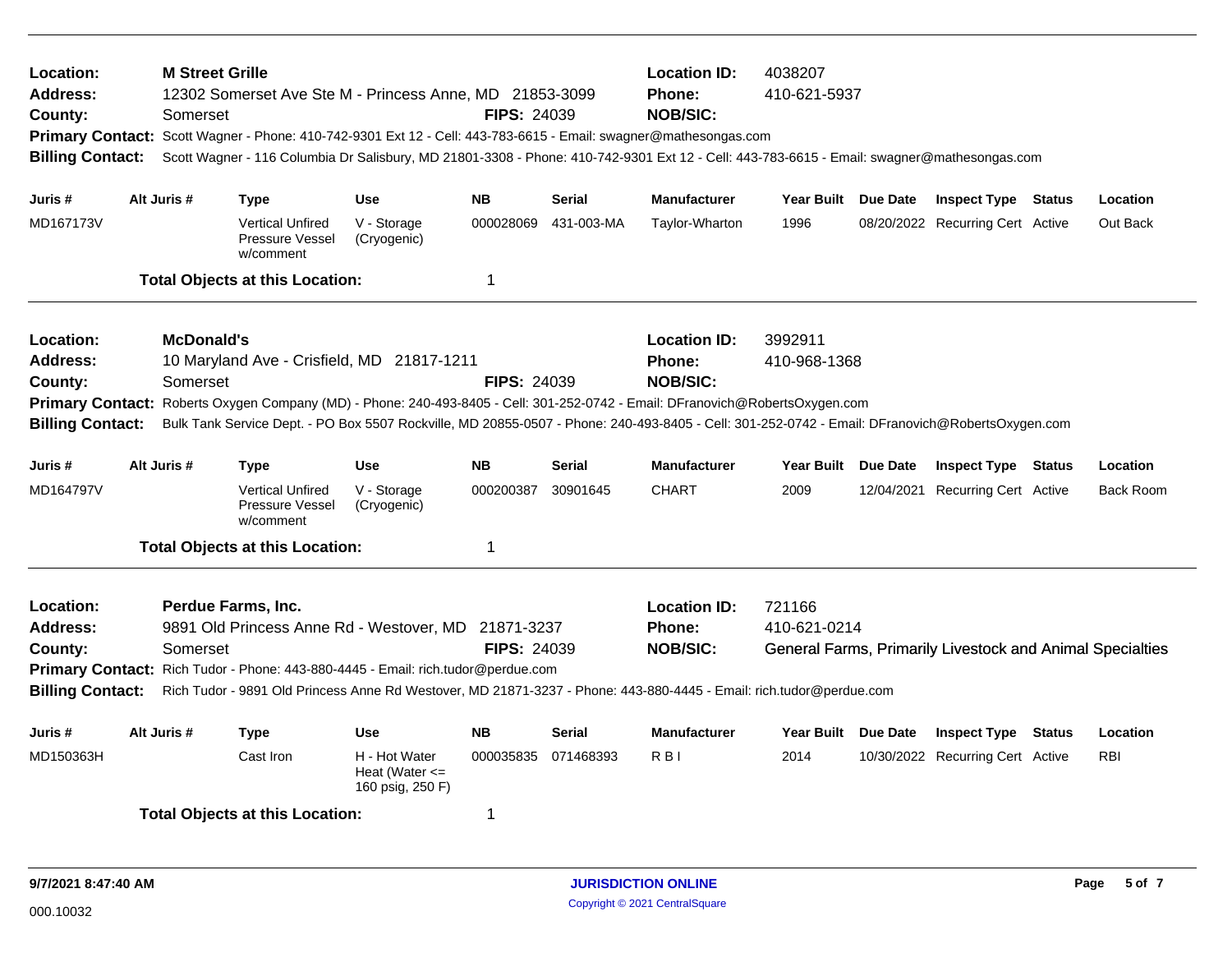| Location:                                             |                                                                                          | Shore Stop - 226                                                                                                                                                                             |                                                   |                    |                           | <b>Location ID:</b>                                  | 3884614                  |                     |                                  |  |                                                |  |
|-------------------------------------------------------|------------------------------------------------------------------------------------------|----------------------------------------------------------------------------------------------------------------------------------------------------------------------------------------------|---------------------------------------------------|--------------------|---------------------------|------------------------------------------------------|--------------------------|---------------------|----------------------------------|--|------------------------------------------------|--|
| <b>Address:</b><br>County:<br><b>Billing Contact:</b> | Somerset<br>Primary Contact: Shore Stop - 226                                            | 63 Richardson Ave - Crisfield, MD 21817-1233                                                                                                                                                 |                                                   | <b>FIPS: 24039</b> | Phone:<br><b>NOB/SIC:</b> | <b>Gasoline Service Stations</b>                     |                          |                     |                                  |  |                                                |  |
| Juris #                                               | Alt Juris #                                                                              | <b>Type</b>                                                                                                                                                                                  | <b>Use</b>                                        | <b>NB</b>          | <b>Serial</b>             | <b>Manufacturer</b>                                  | Year Built Due Date      |                     | <b>Inspect Type Status</b>       |  | Location                                       |  |
| MD161056V                                             |                                                                                          | Vertical Unfired<br><b>Pressure Vessel</b><br>w/comment                                                                                                                                      | V - Storage<br>(Cryogenic)                        | 000306141          | 31732088                  | <b>CHART</b>                                         | 2017                     |                     | 06/04/2022 Recurring Cert Active |  | Outside                                        |  |
|                                                       |                                                                                          | <b>Total Objects at this Location:</b>                                                                                                                                                       |                                                   | 1                  |                           |                                                      |                          |                     |                                  |  |                                                |  |
| Location:<br><b>Address:</b>                          | <b>SOM-DPSCS/ECI Water Treatment Pla</b><br>30209 Perry Rd - Westover, MD 21871-3359     | <b>Location ID:</b><br>Phone:                                                                                                                                                                | 709648                                            |                    |                           |                                                      |                          |                     |                                  |  |                                                |  |
| County:                                               | Somerset                                                                                 |                                                                                                                                                                                              |                                                   | <b>FIPS: 24039</b> |                           | <b>NOB/SIC:</b><br>Justice, public order, and safety |                          |                     |                                  |  |                                                |  |
| <b>Billing Contact:</b>                               |                                                                                          | Primary Contact: Doug Ehrisman - Phone: 410-651-4659 - Email: dehrisman@menv.com<br>Doug Ehrisman - 30209 Perry Rd Westover, MD 21871-3359 - Phone: 410-651-4659 - Email: dehrisman@menv.com |                                                   |                    |                           |                                                      |                          |                     |                                  |  |                                                |  |
| Juris #                                               | Alt Juris #                                                                              | <b>Type</b>                                                                                                                                                                                  | Use                                               | NΒ                 | Serial                    | <b>Manufacturer</b>                                  | Year Built Due Date      |                     | <b>Inspect Type Status</b>       |  | Location                                       |  |
| MD088165V                                             |                                                                                          | Pressure Vessel<br>w/comment                                                                                                                                                                 | Horizontal Unfired V - Storage (NOT<br>Cryogenic) | 000026429          |                           | <b>Brunner</b>                                       | 1991                     |                     | 08/10/2021 Recurring Cert Active |  | E F Fluent Rm                                  |  |
| MD107103V                                             |                                                                                          | Pressure Vessel<br>w/comment                                                                                                                                                                 | Horizontal Unfired V - Storage (NOT<br>Cryogenic) | 000030944          |                           | Brunner                                              | 1996                     |                     | 08/10/2021 Recurring Cert Active |  | <b>Sludge Press</b><br>Building - 2nd<br>Floor |  |
| MD107104V                                             |                                                                                          | Pressure Vessel<br>w/comment                                                                                                                                                                 | Horizontal Unfired V - Storage (NOT<br>Cryogenic) | 000529254          |                           | Manchester                                           | 1997                     |                     | 08/10/2021 Recurring Cert Active |  | B & R Rm                                       |  |
|                                                       |                                                                                          | <b>Total Objects at this Location:</b>                                                                                                                                                       |                                                   | 3                  |                           |                                                      |                          |                     |                                  |  |                                                |  |
| Location:<br><b>Address:</b>                          | Union United Methodist Church, Smith Island<br>3040 Union Church Rd - Tylerton, MD 21866 | <b>Location ID:</b><br><b>Phone:</b>                                                                                                                                                         | 727432                                            |                    |                           |                                                      |                          |                     |                                  |  |                                                |  |
| County:<br><b>FIPS: 24039</b><br>Somerset             |                                                                                          |                                                                                                                                                                                              |                                                   |                    |                           | <b>NOB/SIC:</b>                                      | Membership organizations |                     |                                  |  |                                                |  |
|                                                       |                                                                                          | Primary Contact: Richard Edmund - Phone: 410-425-2100 - Cell: 443-880-6806<br>Billing Contact: Community of Tylerton Md - PO Box 665 Tylerton, MD 21866-0665 - Phone: 410-425-2100           |                                                   |                    |                           |                                                      |                          |                     |                                  |  |                                                |  |
| Juris #                                               | Alt Juris #                                                                              | <b>Type</b>                                                                                                                                                                                  | <b>Use</b>                                        | NB                 | <b>Serial</b>             | <b>Manufacturer</b>                                  |                          | Year Built Due Date | <b>Inspect Type Status</b>       |  | Location                                       |  |
| MD086385H                                             | 3040                                                                                     | Cast Iron                                                                                                                                                                                    | H - Hot Water                                     | <b>CI</b>          |                           | Weil-McLain                                          | 1988                     |                     | 06/01/2023 Recurring Cert Active |  | <b>BLRM</b>                                    |  |